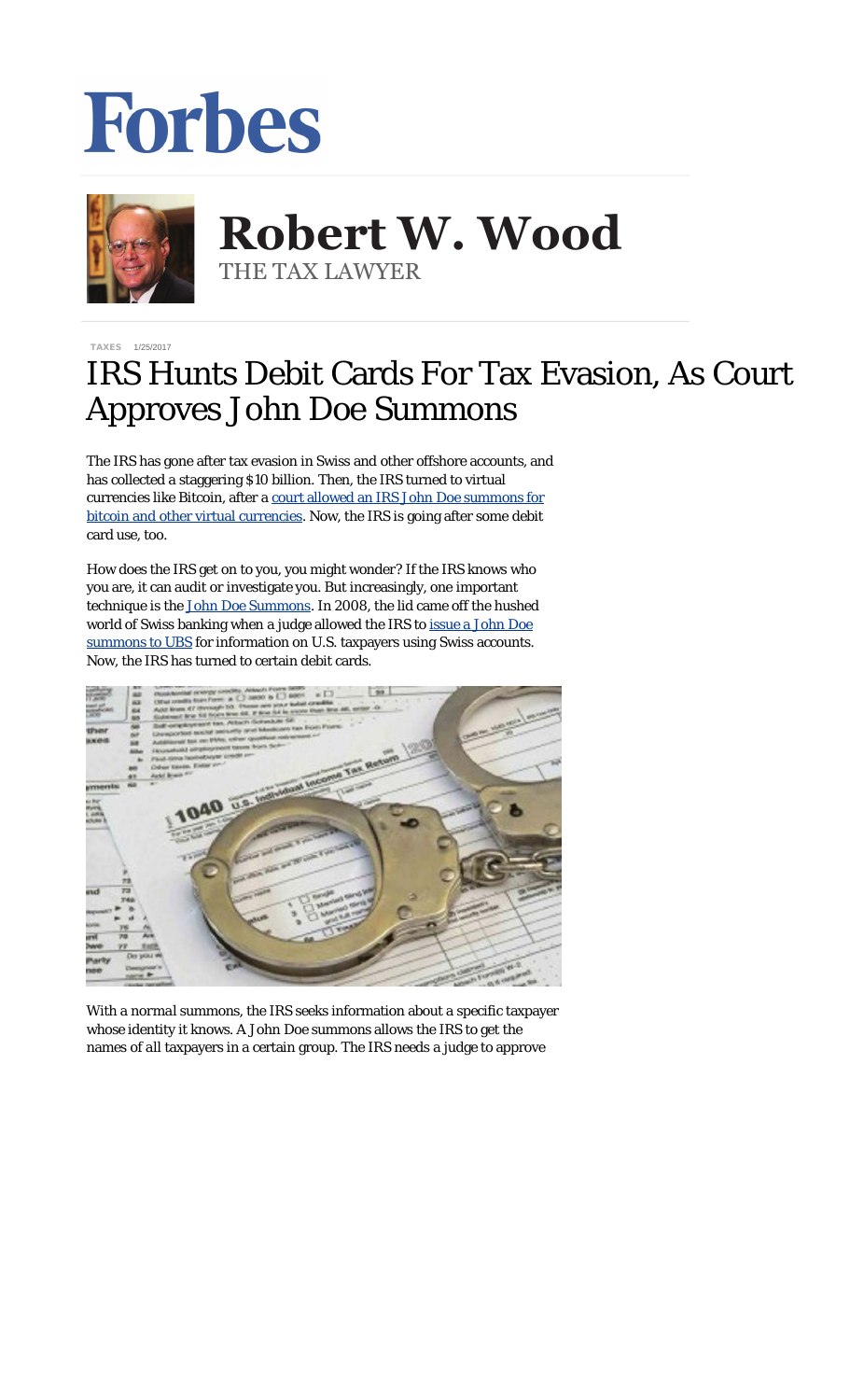it, but recent IRS success may lead to more. The IRS tells its own examiners to use a John Doe Summons only after trying other routes. The IRS Manual says it may be possible to obtain taxpayer identities *without* issuing a John Doe summons.

A federal court in Montana has authorized the IRS to serve a John Doe summons on Michael Behr of Bozeman, Montana, seeking information about U.S. taxpayers who may hold offshore accounts established by Sovereign Management & Legal LTD (SML), a Panamanian entity. The IRS wants records of U.S. taxpayers issued a Sovereign Gold Card debit card between 2005 and 2016 that could be used to access the funds and to evade U.S. taxes. U.S. taxpayers seeking to hide their offshore assets often utilize the services of offshore trusts and corporate service providers that open bank accounts, create corporations and other entities, and serve as nominee officers.

In its petition seeking the John Doe summons, the United States alleges that SML advertises various "packages" to allow taxpayers to hide their assets offshore. These packages include corporations owned by other entities (to include fake charitable foundations), all held in the name of nominee officers provided by SML. SML then opens bank accounts for these entities and provides debit cards in the name of the nominee to the taxpayer. By using such cards, taxpayers seek to access their offshore funds without revealing their identities.

The court found a reasonable basis for believing that U.S. taxpayers may be using the Sovereign Gold Card to violate federal tax laws. The Justice Department previously obtained a similar [order](https://remote.woodllp.com/owa/redir.aspx?SURL=JiwZdDtq7BfW9FvUb-gz-Q55biFOtgHEXwqudFAFg-63NcS84kTUCGgAdAB0AHAAcwA6AC8ALwB3AHcAdwAuAGoAdQBzAHQAaQBjAGUALgBnAG8AdgAvAHUAcwBhAG8ALQBzAGQAbgB5AC8AcAByAC8AYwBvAHUAcgB0AC0AYQB1AHQAaABvAHIAaQB6AGUAcwAtAGkAcgBzAC0AaQBzAHMAdQBlAC0AcwB1AG0AbQBvAG4AcwBlAHMALQByAGUAYwBvAHIAZABzAC0AcgBlAGwAYQB0AGkAbgBnAC0AdQBzAC0AdABhAHgAcABhAHkAZQByAHMALQB3AGgAbwAtAHUAcwBlAGQALQBzAGUAcgB2AGkAYwBlAHMA&URL=https%3a%2f%2fwww.justice.gov%2fusao-sdny%2fpr%2fcourt-authorizes-irs-issue-summonses-records-relating-us-taxpayers-who-used-services) from the U.S. District Court for the Southern District of New York, authorizing eight John Doe summonses on banks and other entities for information related to SML and its customers.

The recipient of a John Doe Summons is often between a rock and a hard place. The recipient may want—or be required to—protect its customers. But it also will not want trouble with the IRS. And fighting in court can be expensive and unproductive.

As occurred in the recent John Doe Summons served on Coinbase, there was no allegation that Coinbase has engaged in any wrongdoing in connection with its virtual currency exchange business. Rather, the IRS uses John Doe summonses to obtain information about possible violations of internal revenue laws by *others*, individuals whose identities are unknown. The debit card case is similar.